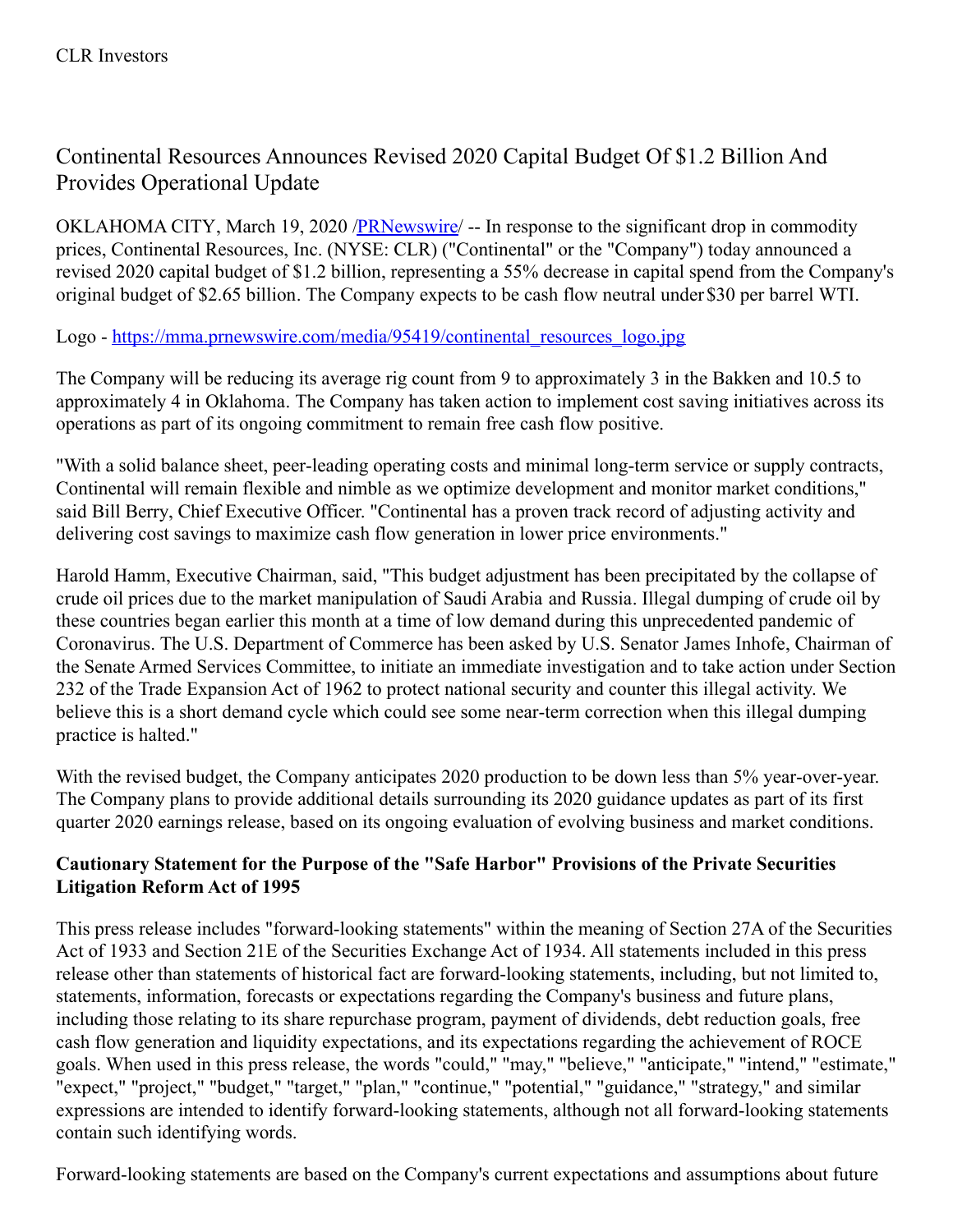events and currently available information as to the outcome and timing of future events. Although the Company believes these assumptions and expectations are reasonable, they are inherently subject to numerous business, economic, competitive, regulatory and other risks and uncertainties, most of which are difficult to predict and many of which are beyond the Company's control. No assurance can be given that such expectations will be correct or achieved or that the assumptions are accurate. The risks and uncertainties include, but are not limited to, commodity price volatility; the geographic concentration of our operations; financial market and economic volatility; the inability to access needed capital; the risks and potential liabilities inherent in crude oil and natural gas drilling and production and the availability of insurance to cover any losses resulting therefrom; difficulties in estimating proved reserves and other reserves-based measures; declines in the values of our crude oil and natural gas properties resulting in impairment charges; our ability to replace proved reserves and sustain production; the availability or cost of equipment and oilfield services; leasehold terms expiring on undeveloped acreage before production can be established; our ability to project future production, achieve targeted results in drilling and well operations and predict the amount and timing of development expenditures; the availability and cost of transportation, processing and refining facilities; legislative and regulatory changes adversely affecting our industry and our business, including initiatives related to hydraulic fracturing; increased market and industry competition, including from alternative fuels and other energy sources; and the other risks described under Part I, Item 1A. Risk Factors and elsewhere in the Company's Annual Report on Form 10-K for the year ended December 31, 2019, registration statements and other reports filed from time to time with the SEC, and other announcements the Company makes from time to time.

Readers are cautioned not to place undue reliance on forward-looking statements, which speak only as of the date on which such statement is made. Should one or more of the risks or uncertainties described in this press release occur, or should underlying assumptions prove incorrect, the Company's actual results and plans could differ materially from those expressed in any forward-looking statements. All forward-looking statements are expressly qualified in their entirety by this cautionary statement. Except as otherwise required by applicable law, the Company undertakes no obligation to publicly correct or update any forward-looking statement whether as a result of new information, future events or circumstances after the date of this report, or otherwise.

## **About Continental Resources**

Continental Resources (NYSE: CLR) is a top 10 independent oil producer in the U.S. Lower 48 and a leader in America's energy renaissance. Based in Oklahoma City, Continental is the largest leaseholder and the largest producer in the nation's premier oil field, the Bakken play of North Dakota and Montana. The Company also has significant positions in Oklahoma, including its SCOOP Woodford and SCOOP Springer discoveries and the STACK plays. With a focus on the exploration and production of oil, Continental has unlocked the technology and resources vital to American energy independence and our nation's leadership in the new world oil market. In 2020, the Company will celebrate 53 years of operations. For more information, please visit [www.CLR.com](https://c212.net/c/link/?t=0&l=en&o=2755649-1&h=2093879309&u=http%3A%2F%2Fwww.clr.com%2F&a=www.CLR.com).

**Investor Contact: Media Contact: Media Contact:** Rory Sabino **Kristin Thomas Kristin Thomas Kristin Thomas** 405-234-9620 405-234-9480 [Rory.Sabino@CLR.com](mailto:Rory.Sabino@CLR.com) **[Kristin.Thomas@CLR.com](mailto:Kristin.Thomas@CLR.com)** Kristin.Thomas@CLR.com

Lucy Guttenberger Investor Relations Analyst 405-774-5878 [Lucy.Guttenberger@CLR.com](mailto:Lucy.Guttenberger@CLR.com)

Vice President, Investor Relations Senior Vice President, Public Relations Senior Vice President, Public Relations